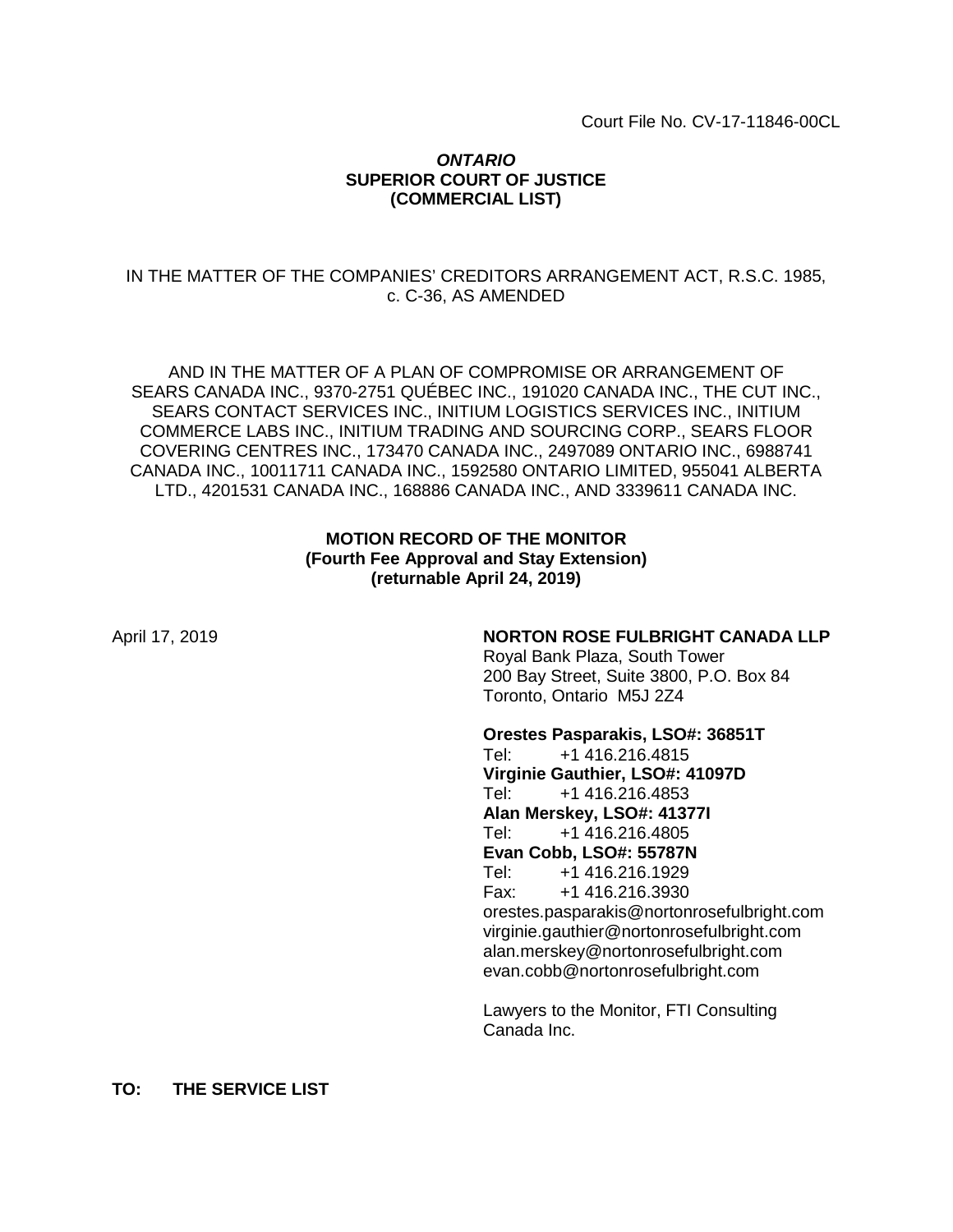## *ONTARIO* **SUPERIOR COURT OF JUSTICE (COMMERCIAL LIST)**

## IN THE MATTER OF THE COMPANIES' CREDITORS ARRANGEMENT ACT, R.S.C. 1985, c. C-36, AS AMENDED

AND IN THE MATTER OF A PLAN OF COMPROMISE OR ARRANGEMENT OF SEARS CANADA INC., 9370-2751 QUÉBEC INC., 191020 CANADA INC., THE CUT INC., SEARS CONTACT SERVICES INC., INITIUM LOGISTICS SERVICES INC., INITIUM COMMERCE LABS INC., INITIUM TRADING AND SOURCING CORP., SEARS FLOOR COVERING CENTRES INC., 173470 CANADA INC., 2497089 ONTARIO INC., 6988741 CANADA INC., 10011711 CANADA INC., 1592580 ONTARIO LIMITED, 955041 ALBERTA LTD., 4201531 CANADA INC., 168886 CANADA INC., AND 3339611 CANADA INC.

## **MOTION RECORD OF THE MONITOR (Fourth Fee Approval and Stay Extension Order) (returnable April 24, 2019)**

## **TABLE OF CONTENTS**

| <b>TAB</b> | <b>DESCRIPTION</b>                    | <b>PAGE NO.</b> |
|------------|---------------------------------------|-----------------|
|            | Notice of Motion dated April 17, 2019 | $1 - 5$         |
| A.         | Schedule "A" - Draft Order            | $6 - 10$        |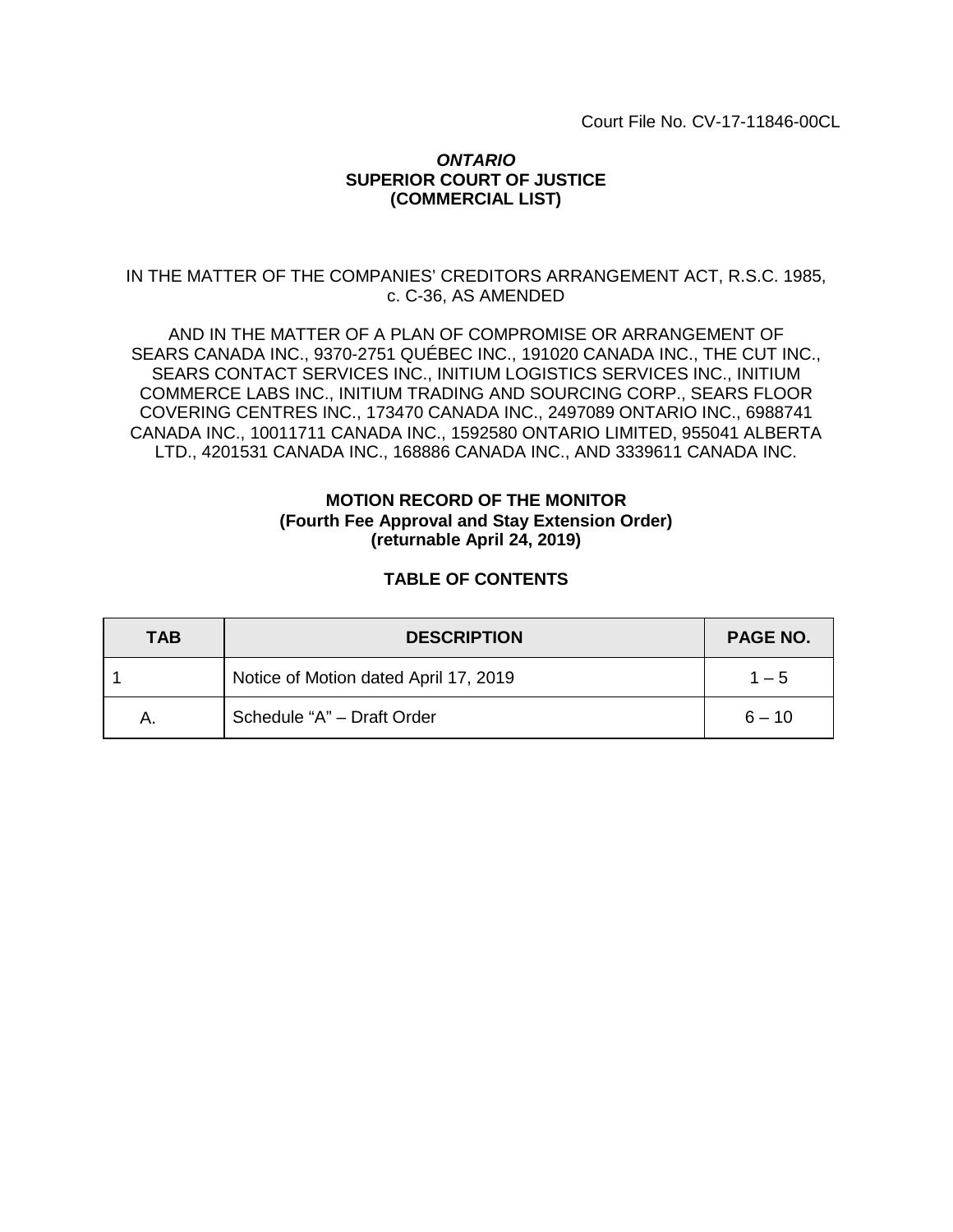## *ONTARIO* **SUPERIOR COURT OF JUSTICE (COMMERCIAL LIST)**

IN THE MATTER OF THE COMPANIES' CREDITORS ARRANGEMENT ACT, R.S.C. 1985, c. C-36, AS AMENDED

AND IN THE MATTER OF A PLAN OF COMPROMISE OR ARRANGEMENT OF SEARS CANADA INC., 9370-2751 QUÉBEC INC., 191020 CANADA INC., THE CUT INC., SEARS CONTACT SERVICES INC., INITIUM LOGISTICS SERVICES INC., 9845488 CANADA INC., INITIUM TRADING AND SOURCING CORP., SEARS FLOOR COVERING CENTRES INC., 173470 CANADA INC., 2497089 ONTARIO INC., 6988741 CANADA INC., 10011711 CANADA INC., 1592580 ONTARIO LIMITED, 955041 ALBERTA LTD., 4201531 CANADA INC., 168886 CANADA INC., AND 3339611 CANADA INC.

**Applicants** 

## **NOTICE OF MOTION (Fourth Fee Approval and Stay Extension Order returnable April 24, 2019)**

FTI Consulting Canada Inc., in its capacity as Court-appointed monitor (the "**Monitor**") in

the proceedings of the Applicants pursuant to the *Companies' Creditors Arrangement Act*, R.S.C.

1985, c. c-36, as amended (the "**CCAA**") will make a motion to a Judge of the Ontario Superior

Court of Justice (Commercial List), on Wednesday, April 24, 2019, at 10:00 am or as soon after

that time as the motion can be heard, at the courthouse located at 330 University Avenue, Toronto,

Ontario.

**PROPOSED METHOD OF HEARING:** The motion is to be heard orally.

## **THE MOTION IS FOR**

1 An Order, substantially in the form included in the Motion Record (the "**Fourth Fee Approval and Stay Extension Order**"), *inter alia*: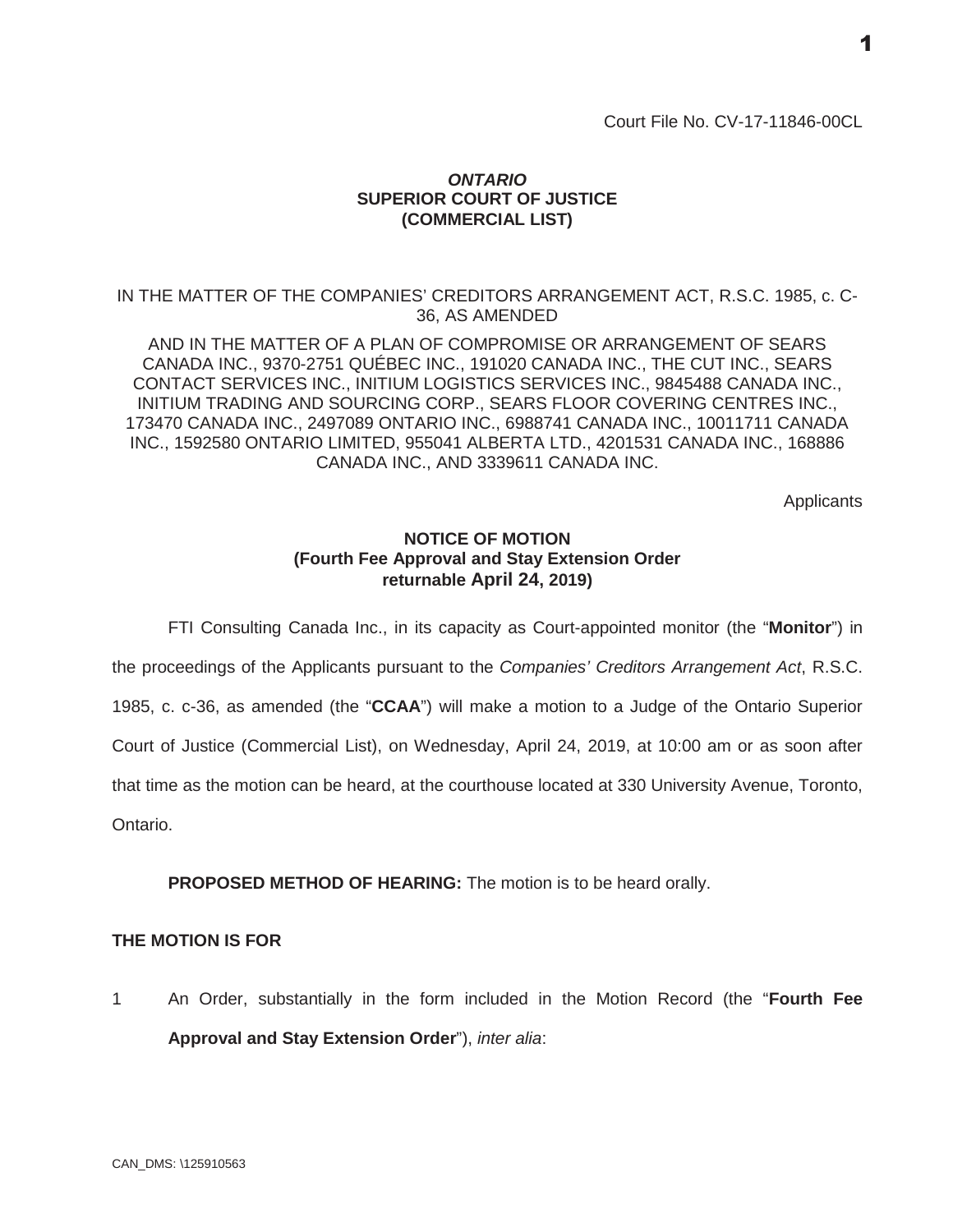- (a) abridging the time for, and validating, the service of the Motion Record and the Thirty-First Report of the Monitor dated April 17, 2019 (the "**Thirty-First Report**"), and dispensing with further service thereof;
- (b) approving the fees and disbursements of the Monitor for the period between September 1, 2018 and March 31, 2019, and of its counsel, Norton Rose Fulbright Canada LLP ("**NRFC**") for the period between August 13, 2018 and March 24, 2019 (such periods together, the "**Approval Periods**");
- (c) extending the Stay Period (as defined below) to September 30, 2019, and providing a corresponding extension of the application period for the Employee Hardship Fund (as such term is defined in the Employee Hardship Fund Term Sheet dated August 11, 2017, as approved by Order of this Court August 18, 2017); and
- 2 such further and other relief as counsel may request and this Court deems just.

## **THE GROUNDS FOR THE MOTION ARE:**

## *Background*

3 On June 22, 2017, the Applicants were granted protection under the CCAA pursuant to an initial order (as amended and restated on July 13, 2017, the "**Initial Order**");

4 The Initial Order, among other things, appointed FTI Consulting Canada Inc. to act as Monitor of the Applicants and provided for an initial stay of proceedings for 30 days, which was since extended from time to time.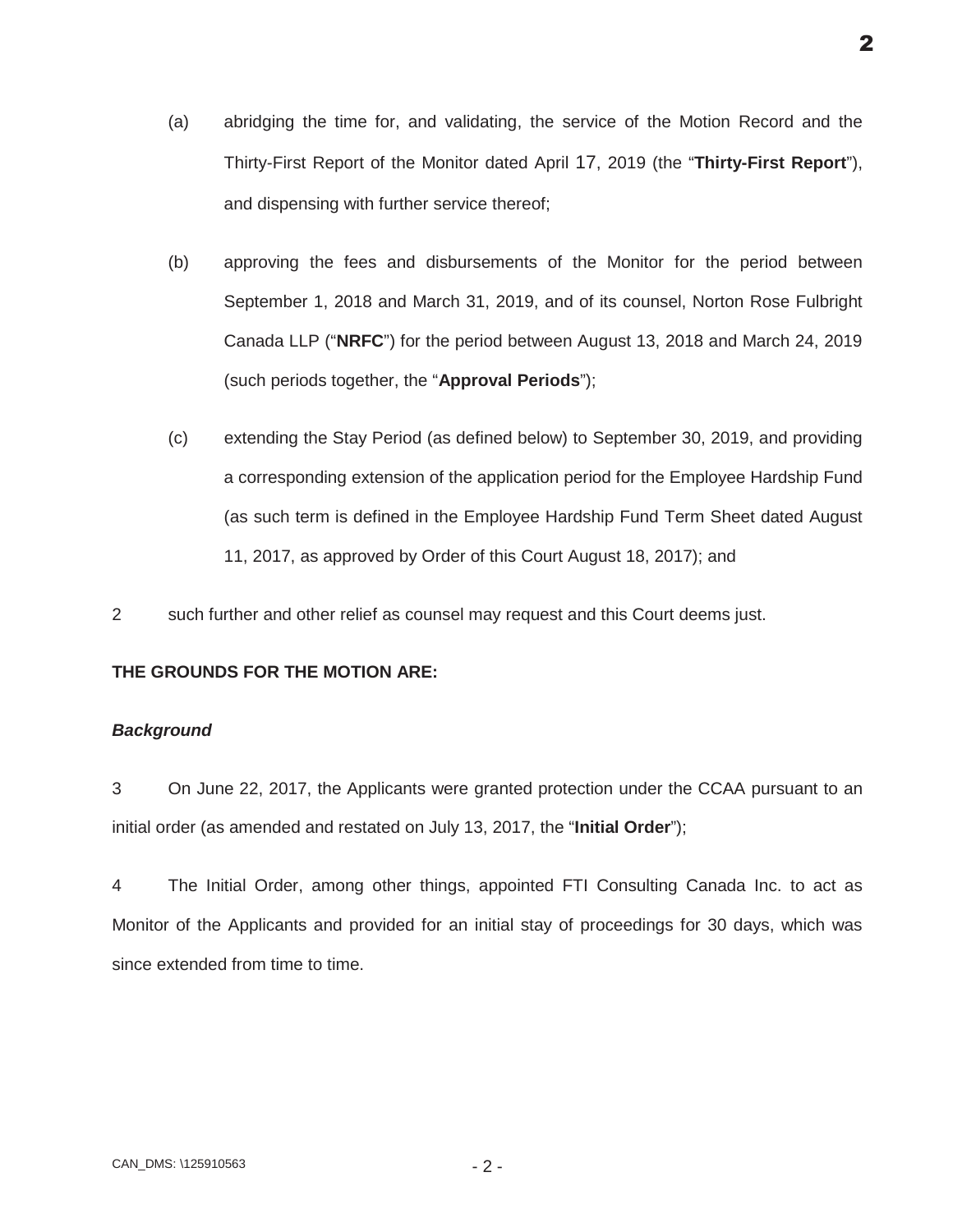#### *Fee Approval*

5 The Initial Order also directed the Monitor and its counsel to pass their accounts from time to time;

6 The Monitor's Thirty-First Report and the fee affidavits appended thereto in connection with this motion include detailed information on the fees and disbursements of the Monitor and NRFC during the Approval Periods;

7 The Monitor believes that the Monitor's and its counsel's fees and disbursements are reasonable in the circumstances and have been validly incurred in accordance with the provisions of the Orders issued in these CCAA proceedings.

#### *Stay Extension*

8 The Stay Period (as defined in the Initial Order) currently expires on May 2, 2019;

9 The Monitor is requesting an extension of the Stay Period until and including September 30, 2019;

10 The proposed Stay Period is consistent with the amended outside date for implementation of the plan of compromise or arrangement that was accepted for filing by the Court on February 15, 2019 (the "**Plan**") pursuant to the Pension Support Agreement between the Monitor and the Pension Parties dated October 18, 2018, as amended;

11 The Monitor is of the view that the proposed extension of the Stay Period will allow for sufficient time to complete matters that need to be completed prior to holding meetings of certain creditors of the Sears Canada Entities, obtaining an order sanctioning the Plan and implementing the Plan;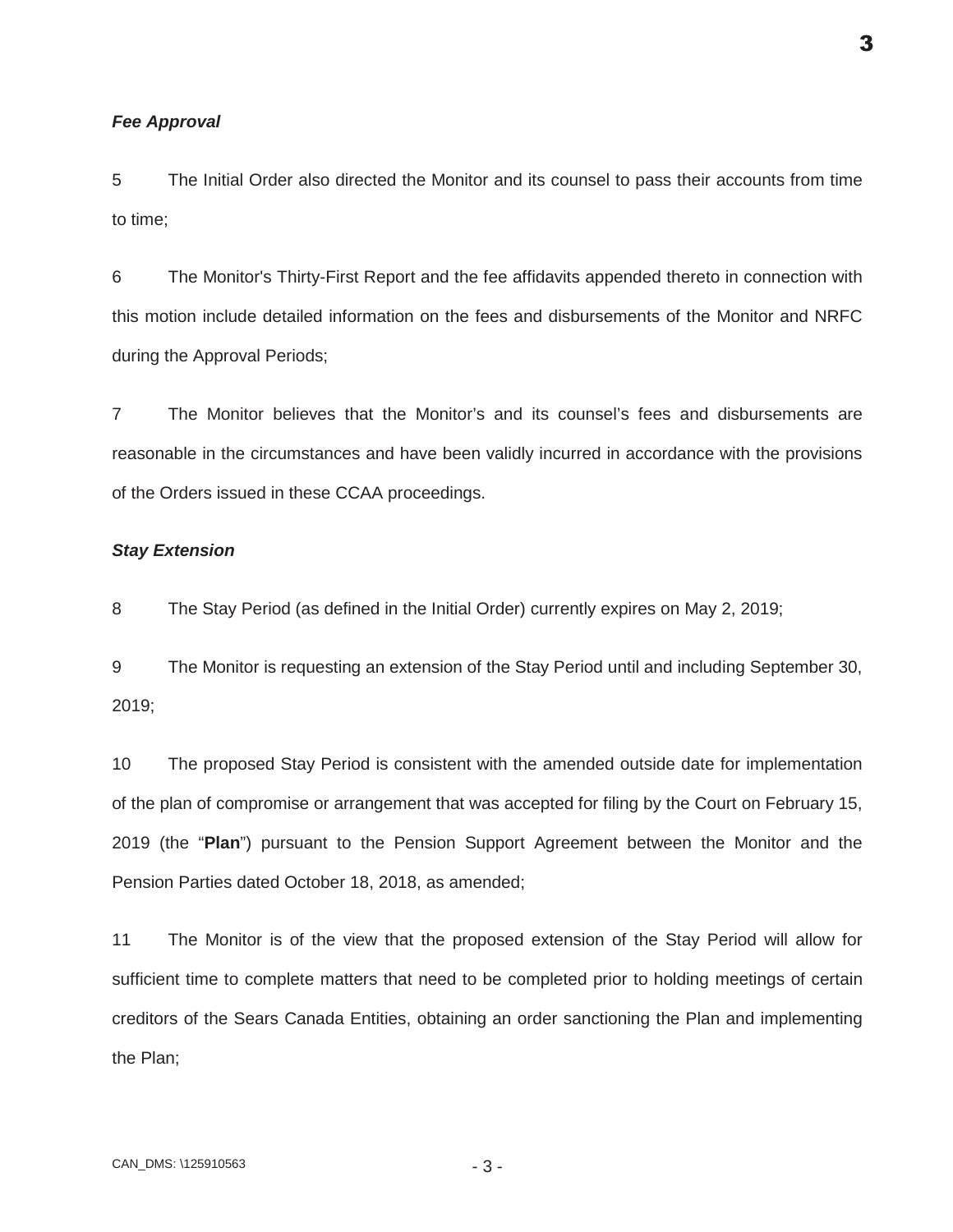12 The Applicants have sufficient liquidity to fund these proceedings during the proposed extension of the Stay Period;

13 As such, the Monitor believes that an extension of the Stay Period is appropriate, and that the length of the extension requested will minimize the need for multiple Court appearances and is reasonable in the circumstances;

14 Consistent with past requests to extend the Stay Period, the Monitor also seeks a concurrent extension of the application period for the Employee Hardship Fund to September 30, 2019.

## *Other Grounds*

15 The provisions of the CCAA, including section 11 thereof, and the inherent and equitable jurisdiction of this Court;

16 Rules 1.04, 1.05, 2.03, 3.02, 16 and 37 of the *Rules of Civil Procedure*, R.R.O 1990; and

17 Such further and other grounds as counsel may advise and this Court may permit.

# **THE FOLLOWING DOCUMENTARY EVIDENCE WILL BE USED AT THE HEARING OF THE MOTION:**

- (a) The Thirty-First Report of the Monitor dated April 17, 2019; and
- (b) Such further and other materials as counsel may advise and this Court may permit.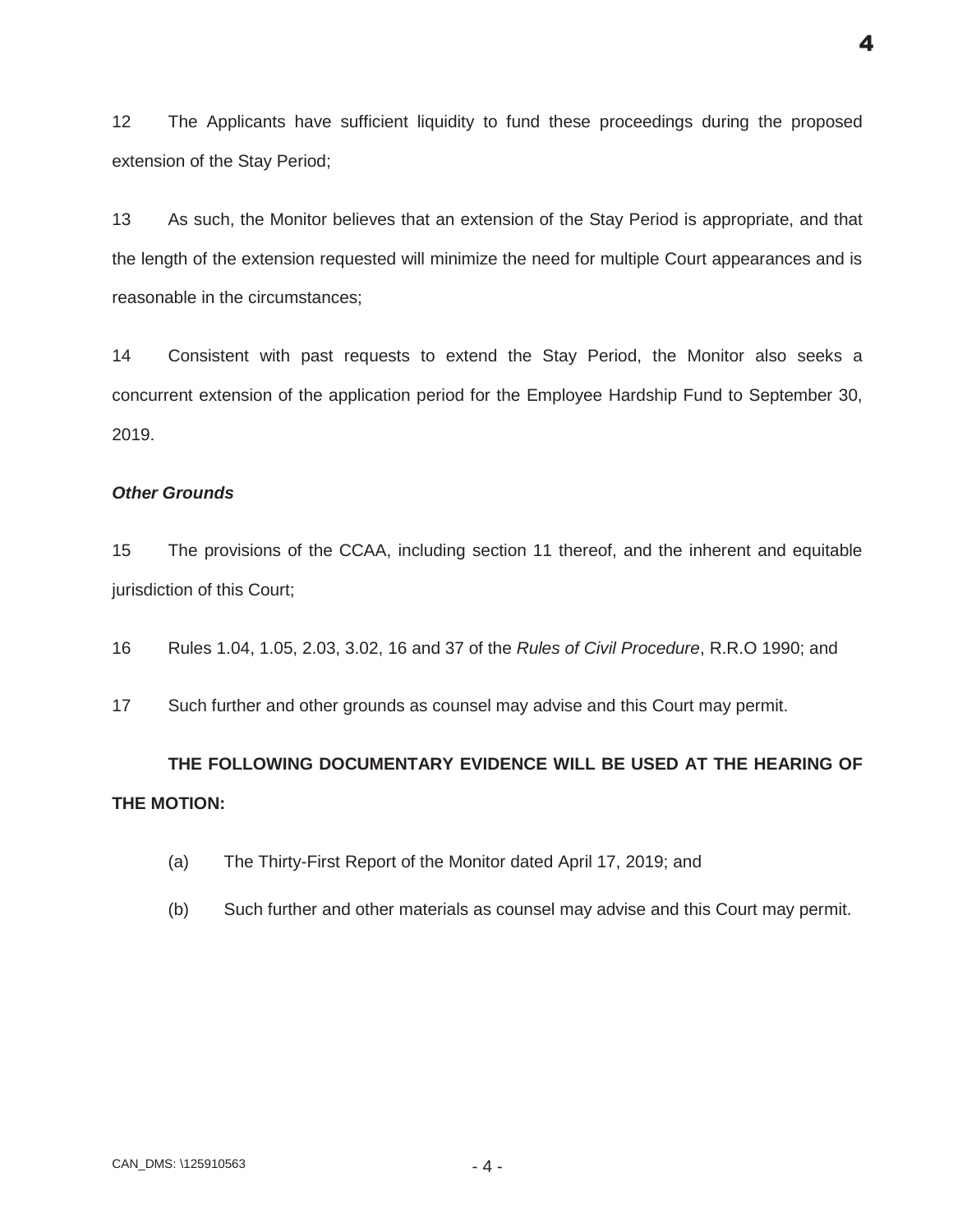## April 17, 2019 **NORTON ROSE FULBRIGHT CANADA LLP**

Royal Bank Plaza, South Tower 200 Bay Street, Suite 3800, P.O. Box 84 Toronto, Ontario M5J 2Z4

## **Orestes Pasparakis, LSO#: 36851T** Tel: +1 416.216.4815 **Virginie Gauthier, LSO#: 41097D** Tel: +1 416.216.4853 **Alan Merskey, LSO#: 41377I** +1 416.216.4805 **Evan Cobb, LSO#: 55787N** Tel: +1 416.216.1929 Fax: +1 416.216.3930

orestes.pasparakis@nortonrosefulbright.com virginie.gauthier@nortonrosefulbright.com alan.merskey@nortonrosefulbright.com evan.cobb@nortonrosefulbright.com

Lawyers to the Monitor, FTI Consulting Canada Inc.

## **TO: THE SERVICE LIST**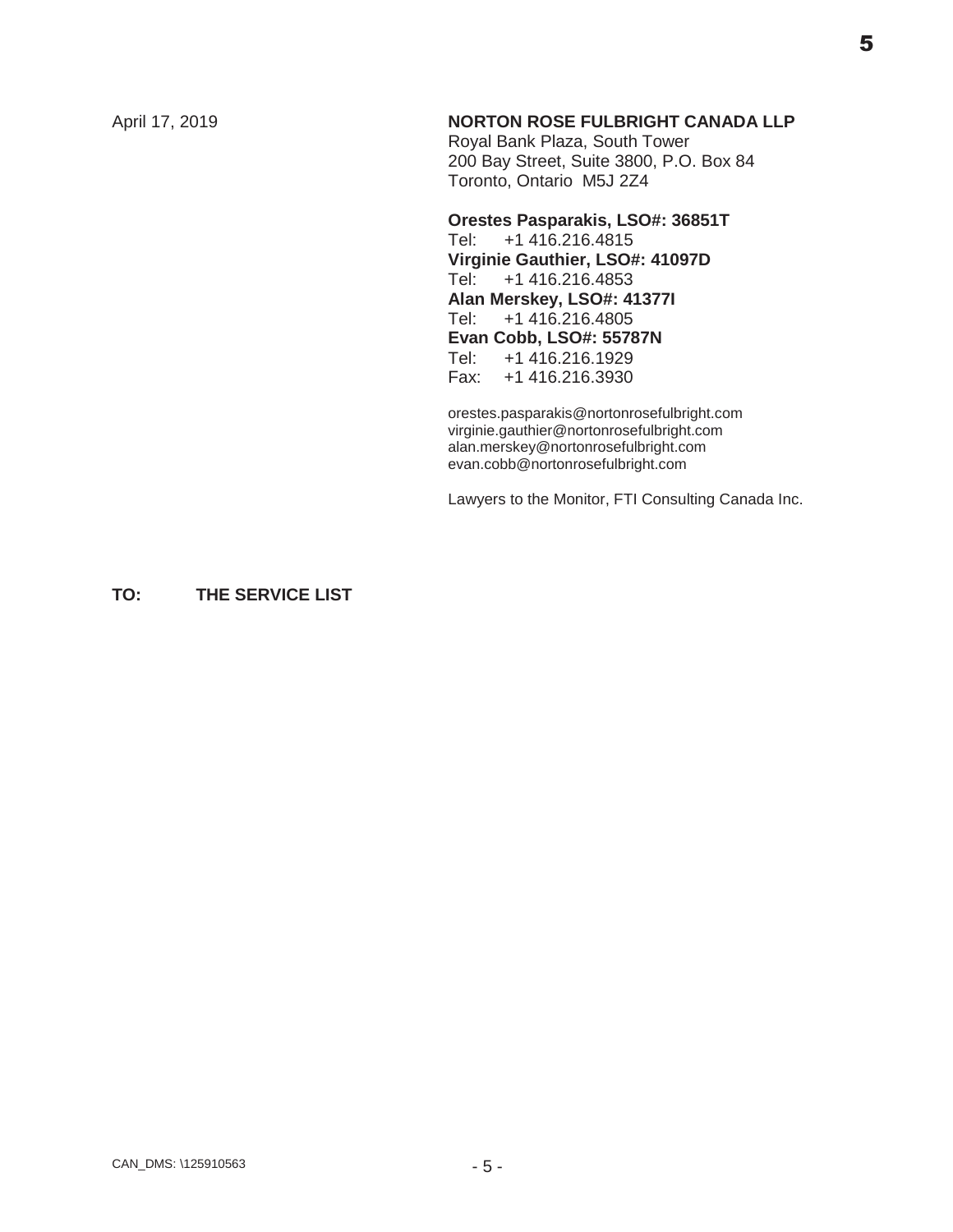## **Schedule "A"**

**(Fourth Fee Approval and Stay Extension Order)**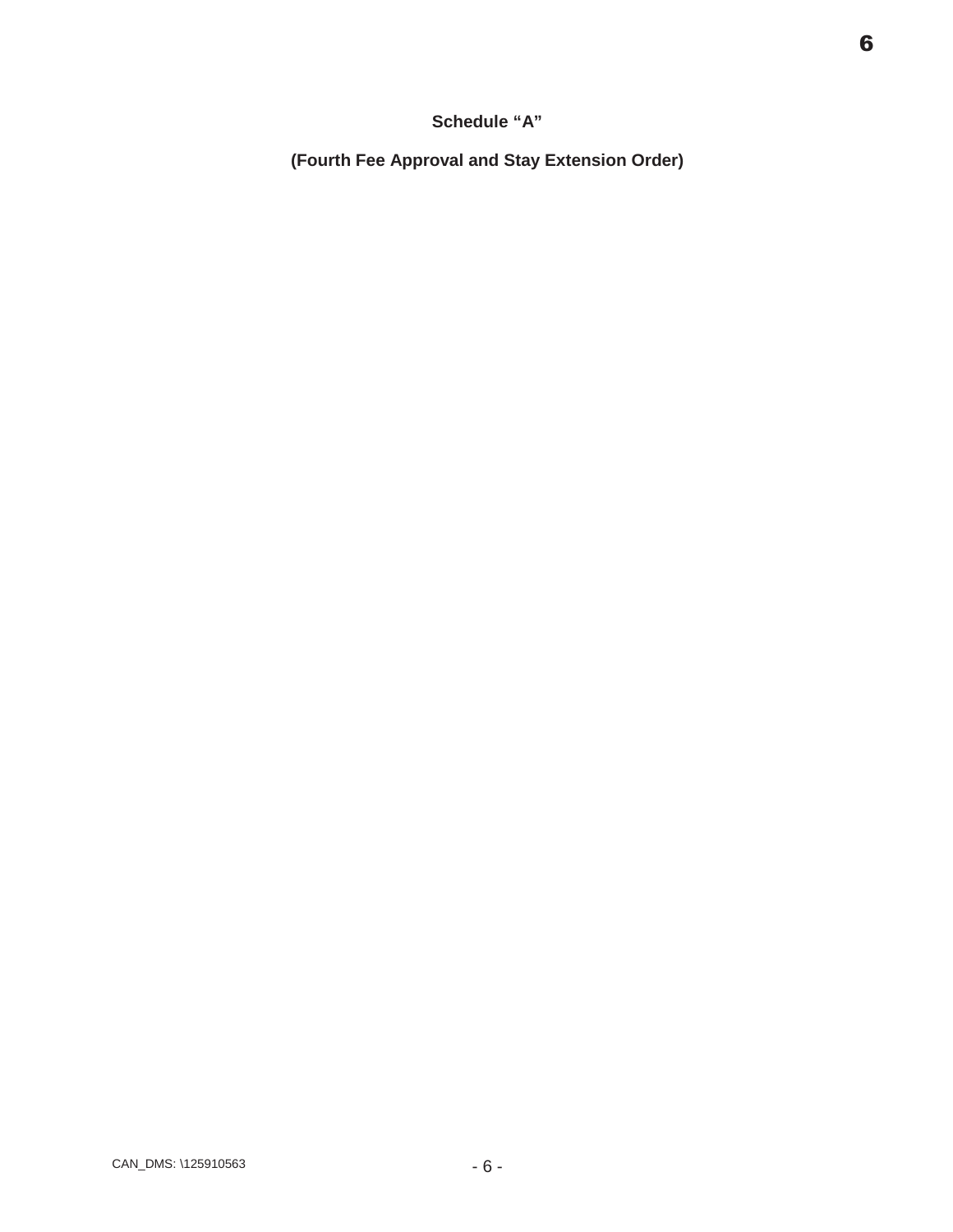#### **ONTARIO SUPERIOR COURT OF JUSTICE (COMMERCIAL LIST)**

) )  $\lambda$ 

THE HONOURABLE

WEDNESDAY, THE  $24<sup>th</sup>$ 

JUSTICE HAINEY

DAY OF APRIL, 2019

IN THE MATTER OF THE *COMPANIES' CREDITORS ARRANGEMENT ACT*, R.S.C. 1985, c. C-36, AS AMENDED

AND IN THE MATTER OF A PLAN OF COMPROMISE OR ARRANGEMENT OF SEARS CANADA INC., 9370-2751 QUÉBEC INC., 191020 CANADA INC., THE CUT INC., SEARS CONTACT SERVICES INC., INITIUM LOGISTICS SERVICES INC., 9845488 CANADA INC., INITIUM TRADING AND SOURCING CORP., SEARS FLOOR COVERING CENTRES INC., 173470 CANADA INC., 2497089 ONTARIO INC., 6988741 CANADA INC., 10011711 CANADA INC., 1592580 ONTARIO LIMITED, 955041 ALBERTA LTD., 4201531 CANADA INC., 168886 CANADA INC., AND 3339611 CANADA INC.

(each, an "**Applicant**", and collectively, the "**Applicants**")

## **FOURTH FEE APPROVAL AND STAY EXTENSION ORDER**

**THIS MOTION**, made by FTI Consulting Canada Inc., in its capacity as Court-appointed Monitor (the "**Monitor**") pursuant to the *Companies' Creditors Arrangement Act*, R.S.C. 1985, c. C-36, as amended (the "**CCAA**"), for an Order (i) approving the fees and disbursements of the Monitor and its counsel, Norton Rose Fulbright Canada LLP ("**NRFC**"); (ii) extending the Stay Period (defined below) until and including September 30, 2019; (iii) extending the Application Period set out in the Employee Hardship Fund Term Sheet (defined below) to September 30, 2019; and (iv) certain other relief, was heard this day at 330 University Avenue, Toronto, Ontario.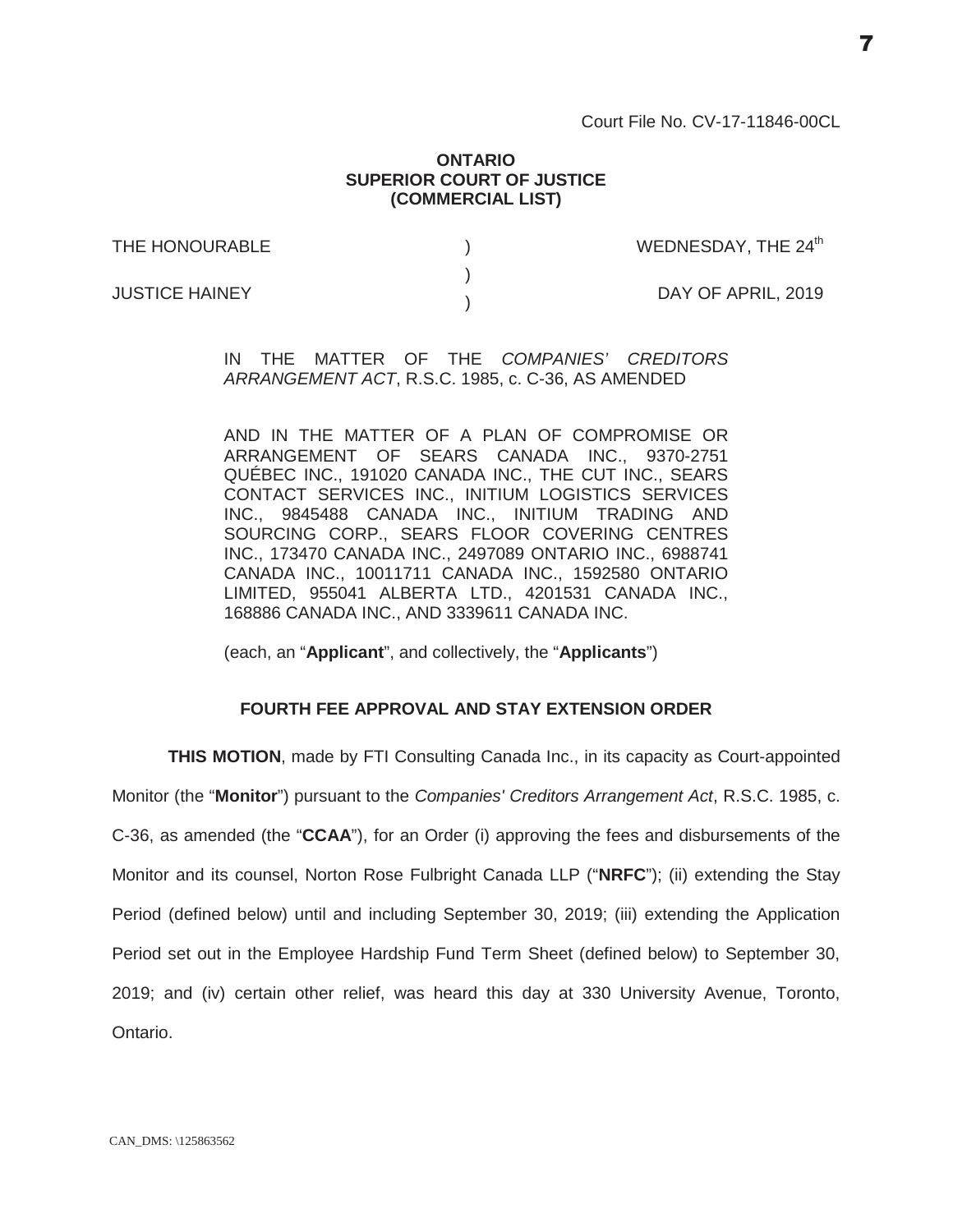**ON READING** the Notice of Motion of the Monitor and the Thirty-First Report of the Monitor dated April 17, 2019 (the "**Thirty-First Report**"), filed, and on hearing the submissions of counsel for the Monitor, and such other counsel as were present, no one else appearing although duly served as appears from the Affidavit of Service of **[**z**]** sworn **[**z**]**, 2019, filed,

#### **SERVICE**

1. **THIS COURT ORDERS** that the time for service of the Notice of Motion and the Thirty-First Report is hereby abridged and validated so that this Motion is properly returnable today and hereby dispenses with further service thereof.

## **APPROVAL OF FEES**

2. **THIS COURT ORDERS** that: (i) the fees and disbursements of the Monitor for the period from September 1, 2018 to and including March 31, 2019 totalling \$3,161,616.20 (including applicable taxes); and (ii) the fees and disbursements of NRFC, in its capacity as legal counsel to the Monitor from August 13, 2018 to and including March 24, 2019 totaling \$3,450,126.48 (including applicable taxes), be and are hereby approved.

#### **EXTENSION OF THE STAY PERIOD**

3. **THIS COURT ORDERS** that the Stay Period (as such term is defined in the Amended and Restated Initial Order dated June 22, 2017 made in these proceedings) is hereby extended from May 2, 2019 until and including September 30, 2019. Further, the Application Period for the Employee Hardship Fund (as such terms, respectively, are defined in the Employee Hardship Fund Term Sheet, approved by the Court on August 18, 2017) shall also be extended from May 2, 2019 until and including September 30, 2019.

\_\_\_\_\_\_\_\_\_\_\_\_\_\_\_\_\_\_\_\_\_\_\_\_\_\_\_\_\_\_\_\_\_\_\_\_\_\_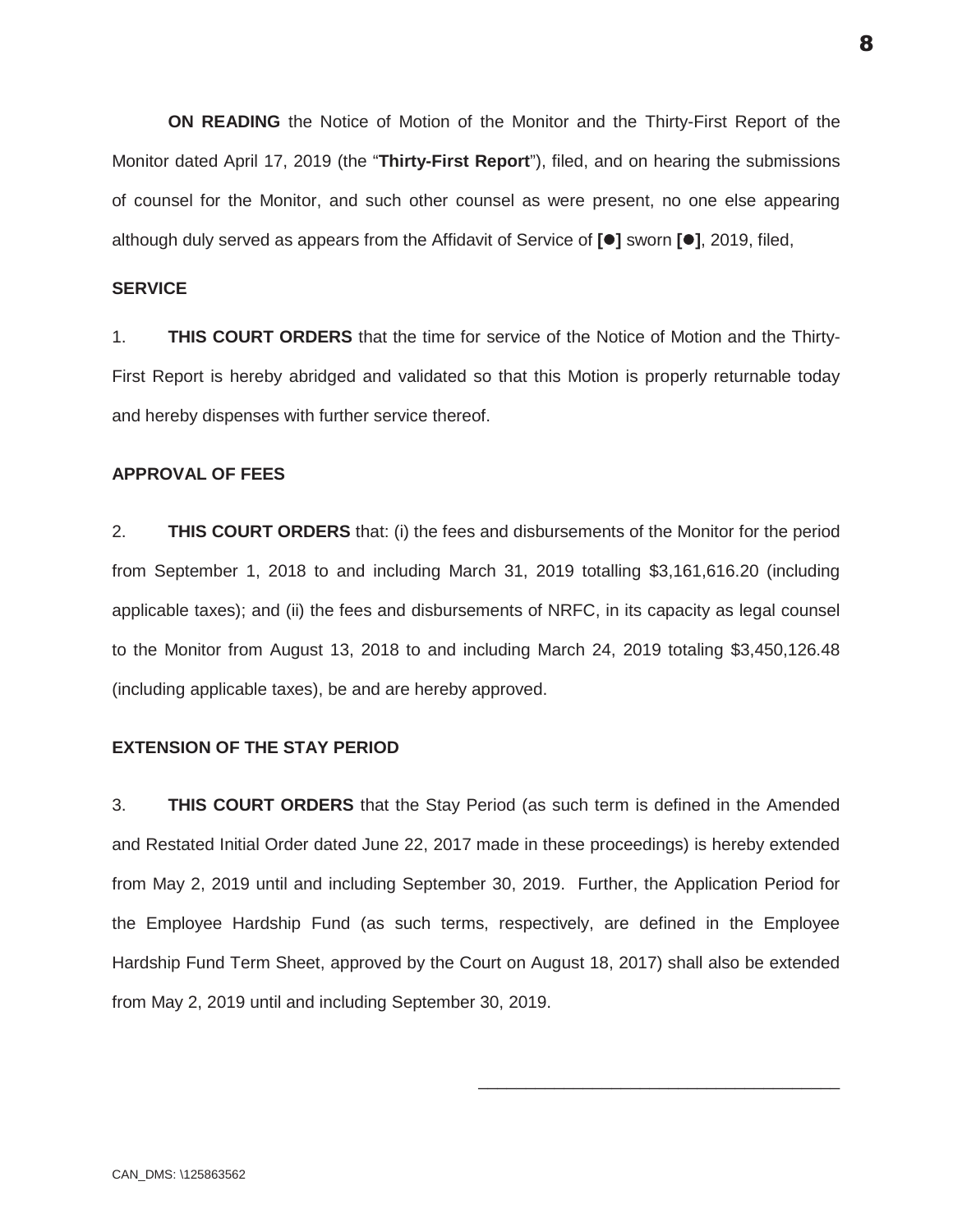| Court File No: CV-17-11846-00CL                                                           |                                                                                          | Proceeding commenced at Toronto<br>SUPERIOR COURT OF JUSTICE<br>(COMMERCIAL LIST)<br>ONTARIO | AND STAY EXTENSION ORDER<br>FOURTH FEE APPROVAL | NORTON ROSE FULBRIGHT CANADA LLP<br>200 Bay Street, Suite 3800, P.O. Box 84<br>Royal Bank Plaza, South Tower<br>Toronto, Ontario M5J 2Z4 | Orestes Pasparakis, LSO#: 36851T<br>Virginie Gauthier, LSO#: 41097D<br>Alan Merskey, LSO#: 41377l<br>Tel:   +1 416.216.4805<br>Evan Cobb, LSO#: 55787N<br>Tel: +1 416.216.4853<br>$+1416.216.1929$<br>Tel: $+1416.216.4815$<br>Fax: +1 416.216.3930<br>Tei<br>F | orestes.pasparakis@nortonrosefulbright.com<br>virginie.gauthier@nortonrosefulbright.com<br>alan.merskey@nortonrosefulbright.com<br>evan.cobb@nortonrosefulbright.com | Lawyers to the Monitor, FTI Consulting Canada Inc. |
|-------------------------------------------------------------------------------------------|------------------------------------------------------------------------------------------|----------------------------------------------------------------------------------------------|-------------------------------------------------|------------------------------------------------------------------------------------------------------------------------------------------|-----------------------------------------------------------------------------------------------------------------------------------------------------------------------------------------------------------------------------------------------------------------|----------------------------------------------------------------------------------------------------------------------------------------------------------------------|----------------------------------------------------|
| ARRANGEMENT ACT, R.S.C.<br>IN THE MATTER OF THE COMPANIES' CREDITORS<br>1985, c. C-36, AS | AND IN THE MATTER OF A PLAN OF COMPROMISE OR ARRANGEMENT OF SEARS<br>CANADA INC., et al. |                                                                                              |                                                 |                                                                                                                                          |                                                                                                                                                                                                                                                                 |                                                                                                                                                                      | DMS: \125863562                                    |

CAN\_DMS: \125863562 CAN\_DMS: \1258635

9